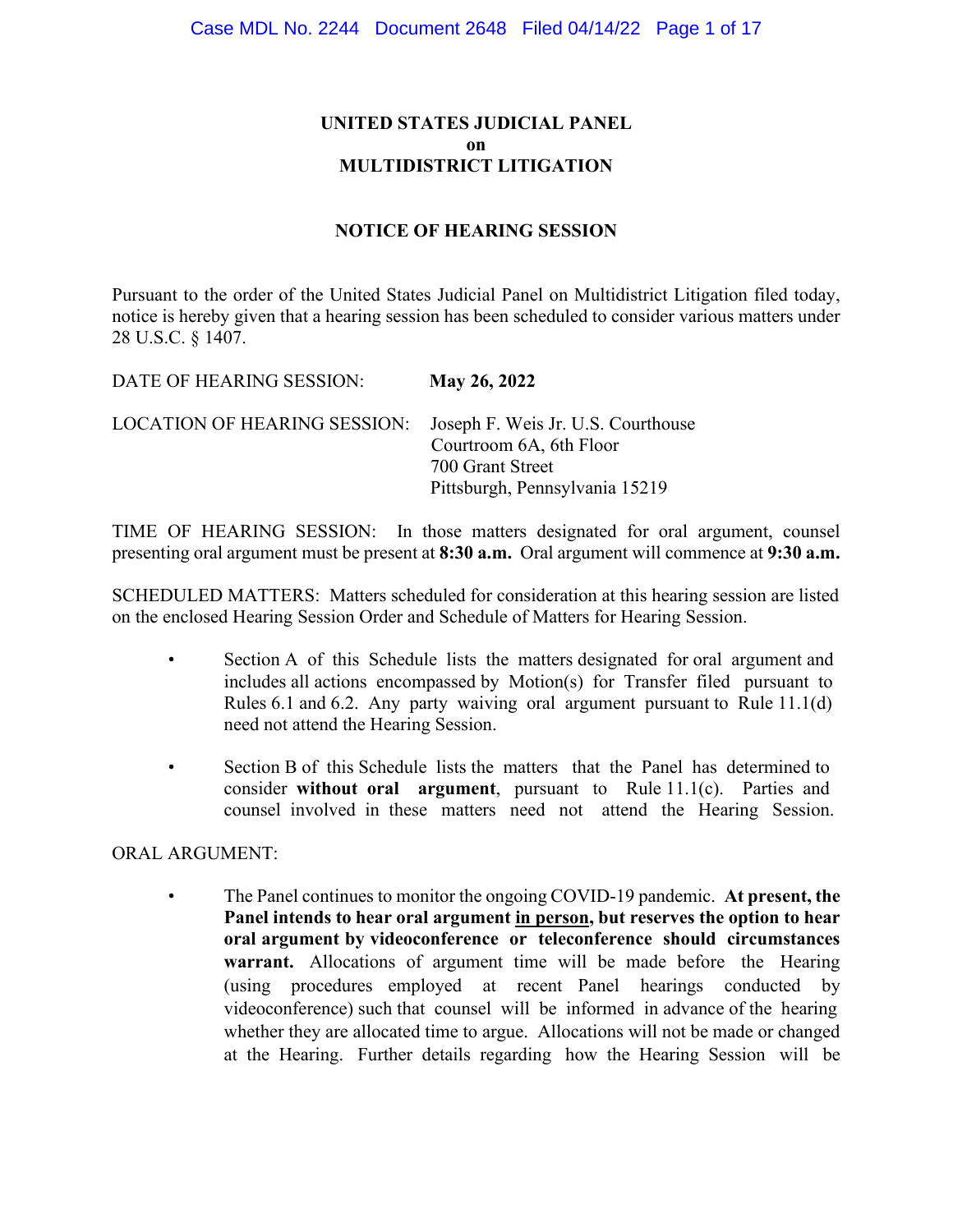-2-

conducted shall be provided after the filing of the parties' Notices of Presentation or Waiver of Oral Argument.

- The Panel carefully considers the positions advocated in filings with the Panel when it allocates time to attorneys presenting oral argument. The Panel, therefore, expects attorneys to adhere to those positions including those concerning an appropriate transferee district. Any change in position should be conveyed to Panel staff before the beginning of oral argument. Where an attorney thereafter advocates a position different from that conveyed to Panel staff, the Panel may reduce the allotted argument time and decline to hear further from that attorney.
- The Panel expects attorneys presenting oral argument to be prepared to discuss what steps they have taken to pursue alternatives to centralization including, but not limited to, engaging in informal coordination of discovery and scheduling, and seeking Section 1404 transfer of one or more of the subject cases.

For those matters listed on Section A of the Schedule, the "Notice of Presentation or Waiver of Oral Argument" must be filed in this office no later than **May 2, 2022.** The procedures governing Panel oral argument (Panel Rule 11.1) are attached. The Panel strictly adheres to these procedures.

FOR THE PANEL:

 $\sqrt{u}$ .

 John W. Nichols Clerk of the Panel

cc: Clerk, United States District for the Western District of Pennsylvania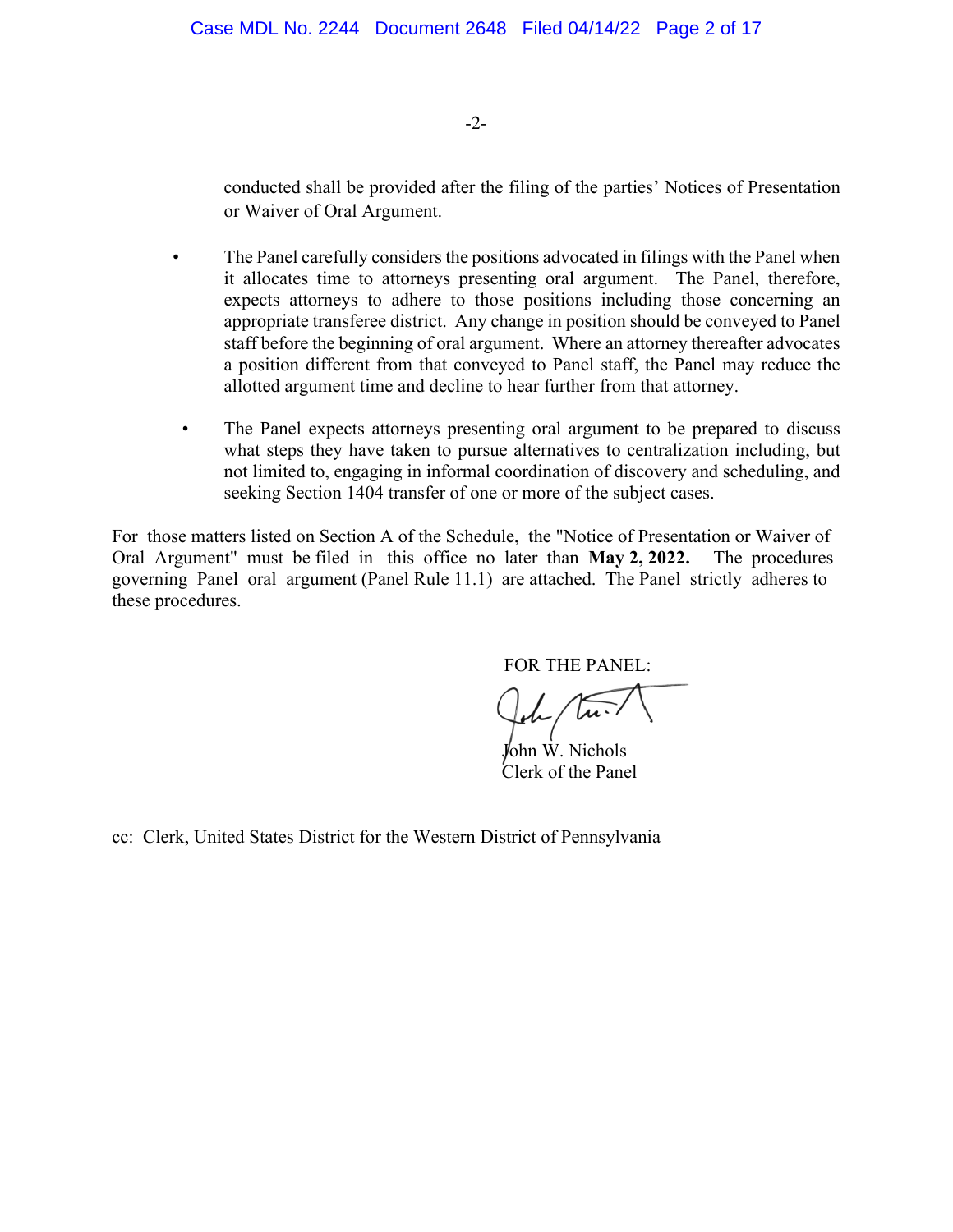# **UNITED STATES JUDICIAL PANEL on MULTIDISTRICT LITIGATION**

#### **HEARING SESSION ORDER**

The Panel issues the following orders in connection with its next hearing session,

IT IS ORDERED that on May 26, 2022, the Panel will convene a hearing session in Pittsburgh, Pennsylvania, to consider the matters on the attached Schedule under 28 U.S.C. § 1407.

IT IS FURTHER ORDERED that the Panel may, on its own initiative, consider transfer of any or all of the actions in those matters to any district or districts.

IT IS FURTHER ORDERED that the Panel will hear oral argument on the matters listed on Section A of the attached Schedule, unless the parties waive oral argument or unless the Panel later decides to dispense with oral argument pursuant to Panel Rule 11.1(c). **Oral argument will be heard in person unless the Panel determines that circumstances caused by the COVID-19 pandemic warrant hearing argument by videoconference or teleconference.** Should the Panel determine that oral argument is to be conducted by videoconference or teleconference, the Clerk of the Judicial Panel on Multidistrict Litigation shall direct notice of this decision to counsel for all parties involved in the matters listed on the attached Schedule.

IT IS FURTHER ORDERED that the Panel will consider without oral argument the matters listed on Section B of the attached Schedule pursuant to Panel Rule 11.1(c). The Panel reserves the prerogative, on any basis including submissions of parties pursuant to Panel Rule 11.1(b), to designate any of those matters for oral argument.

IT IS FURTHER ORDERED that the Clerk of the Judicial Panel on Multidistrict Litigation shall direct notice of this hearing session to counsel for all parties involved in the matters on the attached Schedule.

PANEL ON MULTIDISTRICT LITIGATION

zaren g. Calawell

Karen K. Caldwell Chair

David C. Norton Roger T. Benitez

 Nathaniel M. Gorton Matthew F. Kennelly Dale A. Kimball Madeline Cox Arleo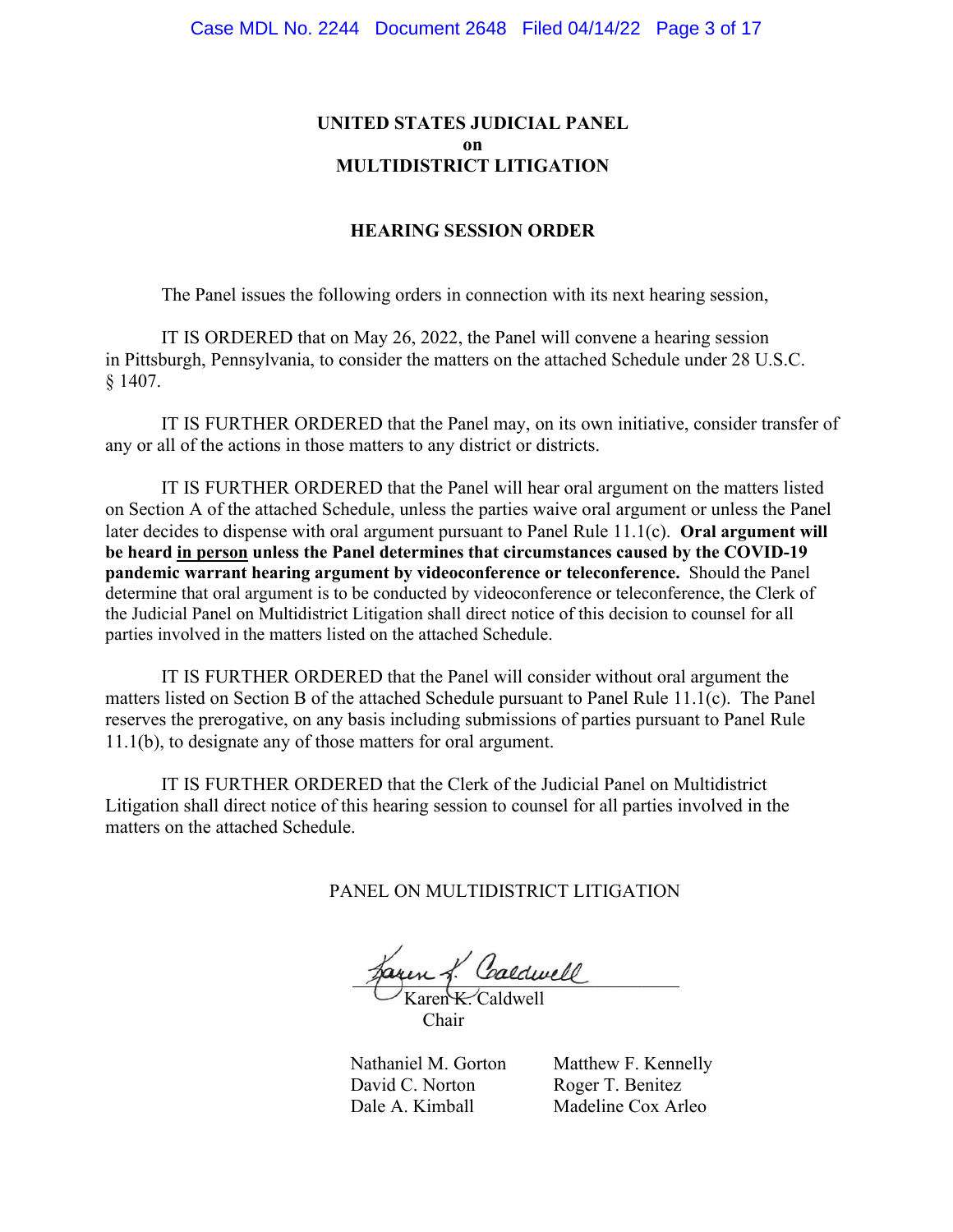SCHEDULE OF MATTERS FOR HEARING SESSION May 26, 2022 -- Pittsburgh, Pennsylvania

# **SECTION A MATTERS DESIGNATED FOR ORAL ARGUMENT**

(This schedule contains only those civil actions listed in the Schedule(s) of Actions submitted with the docketed motion(s) for transfer. See Panel Rules 6.1 and 6.2. In the event these dockets are centralized, other actions of which the Panel has been informed may be subject to transfer pursuant to Panel Rule 7.1.)

#### MDL No. 3028 − **IN RE: ONE APUS CONTAINER SHIP INCIDENT ON NOVEMBER 30, 2020**

Motion, as amended, of defendants Apex Logistics International Inc.; Orient Express Container Co., Ltd.; Flexport International LLC; Dimerco Express (USA) Corp.; RS Logistics Limited; Oregon International Air Freight Co.; Air Tiger Express (ASIA) Inc.; Apex Maritime Co. (LAX), Inc.; Apex Maritime Co. (ORD), Inc.; Apex Maritime Co., Inc.; and Rohlig USA, LLC, to transfer the following actions to the United States District Court for the Southern District of New York:

Central District of California

- JEWELRY UNLIMITED, INC. v. PUDONG PRIME INTL LOGISTICS, INC., C.A. No. 2:21−08200
- TRAVELERS PROPERTY CASUALTY COMPANY OF AMERICA v. AMERICAN COMMERCIAL TRANSPORT, INC., ET AL., C.A. No. 2:21−08784
- CERTAIN UNDERWRITERS AT LLOYDS OF LONDON SUBSCRIBING TO POLICY NO. 600230 v. EXPEDITORS INTERNATIONAL OF WASHINGTON, INC., ET AL., C.A. No. 2:21−08951
- ATLANTIC SPECIALTY INSURANCE COMPANY, ET AL. v. APEX LOGISTICS INTERNATIONAL, INC., ET AL., C.A. No. 2:21−08974
- ASHTEAD HOLDINGS, INC. v. DE WELL CONTAINER SHIPPING, INC., ET AL., C.A. No. 2:21−08985
- LIBERTY MUTUAL INSURANCE COMPANY, ET AL. v. CNK LINE AND LOGISTICS CO., LTD, ET AL., C.A. No. 2:21−09007
- ACE AMERICAN INSURANCE COMPANY, ET AL. v. AMERICA PACIFIC CONTAINER LINE, INC., ET AL., C.A. No. 2:21−09083
- NAVIGATORS MANAGEMENT COMPANY, INC. v. APEX LOGISTICS INTERNATIONAL, INC., ET AL., C.A. No. 2:21−09159
- STATE NATIONAL INSURANCE COMPANY, INC. v. DE WELL CONTAINER SHIPPING, INC., ET AL., C.A. No. 2:21−09290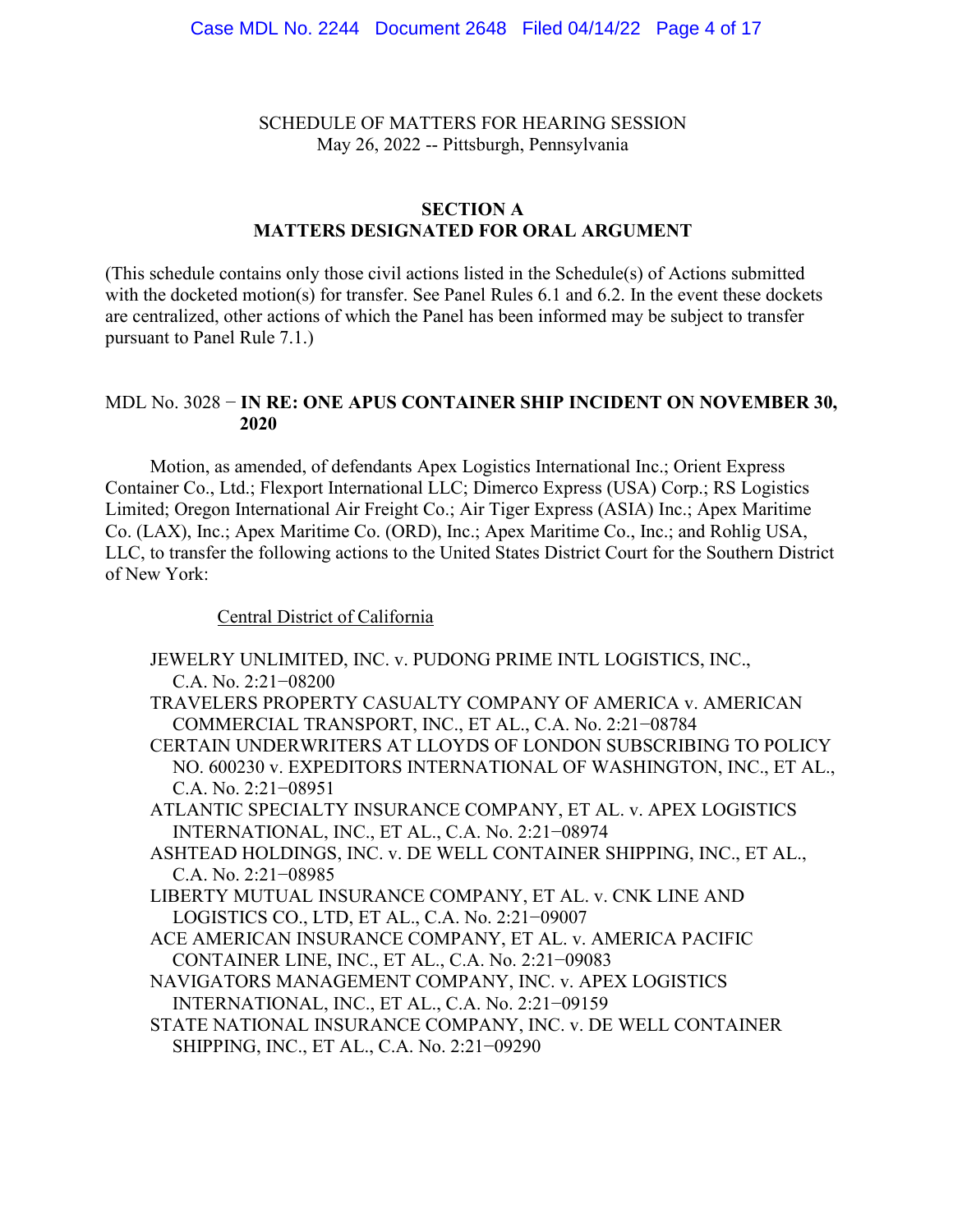BACKER EHP, INC., ET AL. v. M/V ONE APUS, ET AL., C.A. No. 2:21−09605 FEDERAL INSURANCE COMPANY v. TOPOCEAN CONSOLIDATION SERVICE LOS ANGELES INC., C.A. No. 2:21−10016

Northern District of California

TRAVELERS PROPERTY CASUALTY COMPANY OF AMERICA v. FLEXPORT INTERNATIONAL LLC, ET AL., C.A. No. 3:21−08642 STARR INDEMNITY & LIABILITY INSURANCE COMPANY, ET AL. v. APEX MARITIME CO. (LAX), INC., ET AL., C.A. No. 3:21−08879 INDEMNITY INSURANCE COMPANY OF NORTH AMERICA v. FLEXPORT INTERNATIONAL LLC, C.A. No. 3:21−08957 PEAG LLC, ET AL. v. FLEXPORT INTERNATIONAL LLC, C.A. No. 3:21−09376 MEYER CORPORATION, ET AL. v. APEX MARITIME CO., INC., C.A. No. 4:21−08947 SME CONSOLIDATED LTD., ET AL. v. APEX MARTIME CO., INC., ET AL., C.A. No. 4:21−09283

Northern District of Illinois

FEDERAL INSURANCE COMPANY v. AIT WORLDWIDE LOGISTICS, INC., C.A. No. 1:21−06383 NAVIGATORS MANAGEMENT COMPANY, INC. v. R.I.M. LOGISTICS, LTD., C.A. No. 1:21−06406 INDEMNITY INSURANCE COMPANY OF NORTH AMERICA, ET AL. v. DIMERCO EXPRESS (U.S.A.) CORP., C.A. No. 1:21−06498

District of New Jersey

TRAVELERS PROPERTY CASUALTY COMPANY OF AMERICA v. DYNAMIC WORLDWIDE LOGISTICS, INC., C.A. No. 2:21−19924 LIBERTY MUTUAL INSURANCE COMPANY v. AMERICAN INTERNATIONAL CARGO SERVICE, INC., C.A. No. 2:21−20152

Eastern District of New York

NAVIGATORS MANAGEMENT COMPANY, INC. v. AIRPORT CLEARANCE SERVICE, INC., C.A. No. 2:21−06856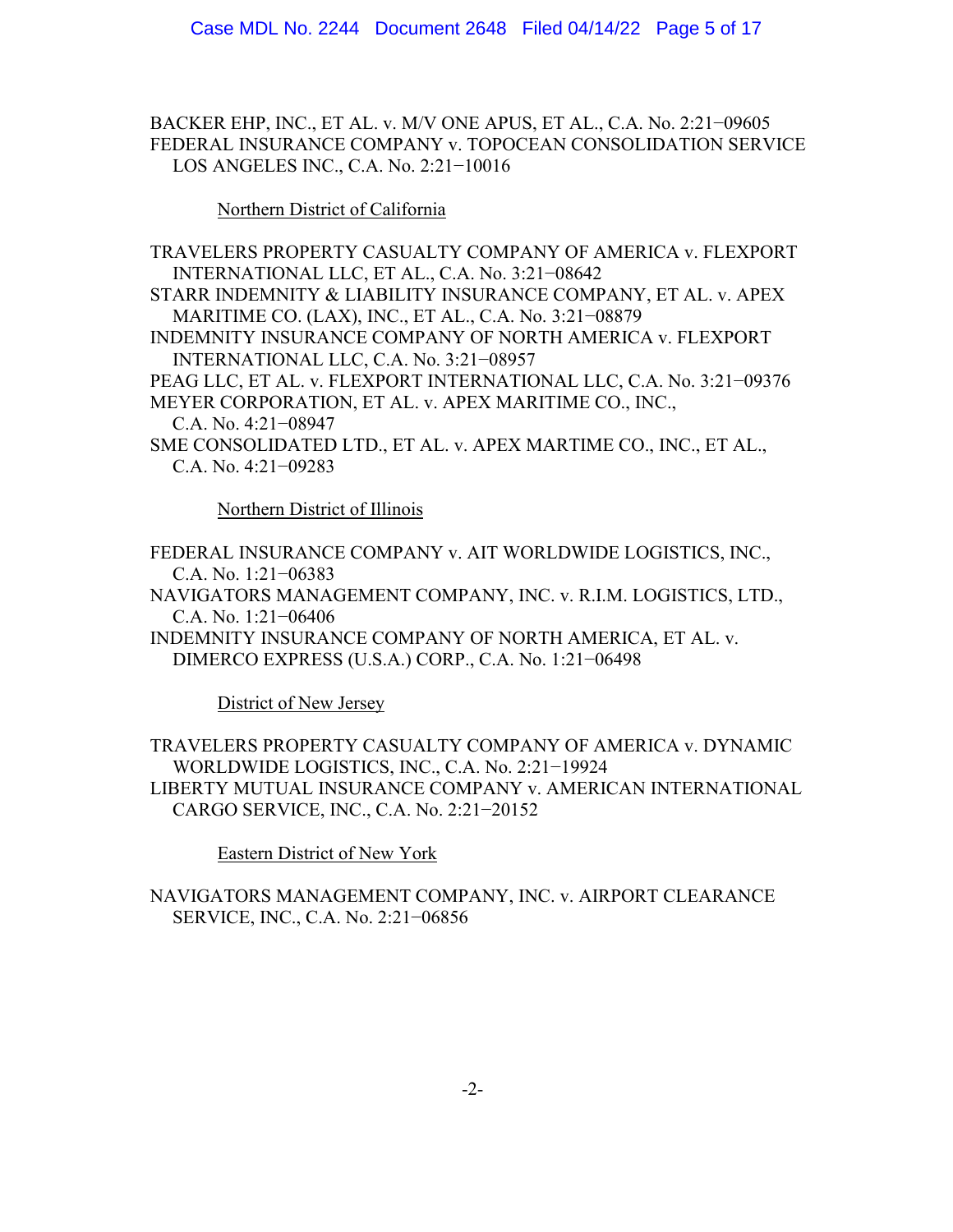Southern District of New York

| MSIG MINGTAI INSURANCE CO., LTD., ET AL. v. DANMAR LINES LTD.,        |
|-----------------------------------------------------------------------|
| C.A. No. 1:21-07994                                                   |
| TOKIO MARINE NEWA INSURANCE CO., LTD. v. ORIENT EXPRESS CONTAINER     |
| CO., LTD., C.A. No. 1:21-09194                                        |
| ATLANTIC SPECIALTY INSURANCE COMPANY, ET AL. v. CHINA INT'L           |
| FREIGHT CO., LTD., C.A. No. 1:21-09195                                |
| STARR INDEMNITY & LIABILITY COMPANY, ET AL. v. TRUST FREIGHT          |
| SERVICES, INC., ET AL., C.A. No. 1:21-09370                           |
| TRAVELERS PROPERTY CASUALTY COMPANY OF AMERICA v. ALL-WAYS            |
| FORWARDING INT'L, INC., ET AL., C.A. No. 1:21-09388                   |
| NAVIGATORS MANAGEMENT COMPANY, INC., ET AL. v. KINTETSU WORLD         |
| EXPRESS, INC., ET AL., C.A. No. 1:21-09546                            |
| M+R FORWARDING PTE. LTD. v. BENKEL INTERNATIONAL PTE LTD.,            |
| C.A. No. $1:21-09752$                                                 |
| HANESBRANDS, INC., ET AL. v. EFL CONTAINER LINES, LLC, ET AL.,        |
| C.A. No. $1:21-09858$                                                 |
| FEDERAL INSURANCE COMPANY v. US PACIFIC TRANSPORT, INC.,              |
| C.A. No. $1:21-09935$                                                 |
| FEDERAL INSURANCE COMPANY v. ORIENT EXPRESS CONTAINER CO., LTD.,      |
| C.A. No. 1:21-09975                                                   |
| DE WELL CONTAINER SHIPPING, INC. v. CHIDORI SHIP HOLDING LLC, ET AL., |
| C.A. No. 1:21-09980                                                   |
| FEDERAL INSURANCE COMPANY v. LAUFER GROUP INTERNATIONAL, LTD.,        |
| ET AL., C.A. No. 1:21-09992                                           |
| THE PEOPLE'S INSURANCE COMPANY OF CHINA (HONG KONG), LTD. v.          |
| DAMCO INTERNATIONAL B.V., ET AL., C.A. No. 1:21-10113                 |
| ALL-WAYS FORWARDING INT'L, INC. v. M/V ONE APUS, ET AL.,              |
| C.A. No. $1:21-10154$                                                 |
| ROANOKE INSURANCE GROUP, INC. v. KUEHNE NAGEL INC., ET AL.,           |
| C.A. No. 1:21-10172                                                   |
| HUATAI PROPERTY & CASUALTY INSURANCE CO., LTD. QINGDAO BRANCH v.      |
| YANG MING MARINE TRANSPORT CORP., C.A. No. 1:21-10173                 |
| XL INSURANCE COMPANY, (AXA), ET AL. v. ALL-WAYS FORWARDING INT'L,     |
| INC., ET AL., C.A. No. 1:21-10177                                     |
| NATIONAL UNION FIRE INSURANCE COMPANY OF PITTSBURGH, PA v.            |
| KUEHNE + NAGEL, INC., ET AL., C.A. No. 1:21-10183                     |
| ATLANTIC SPECIALTY INSURANCE COMPANY v. ALL-WAYS FORWARDING           |
| INT'L, INC., ET AL., C.A. No. 1:21-10344                              |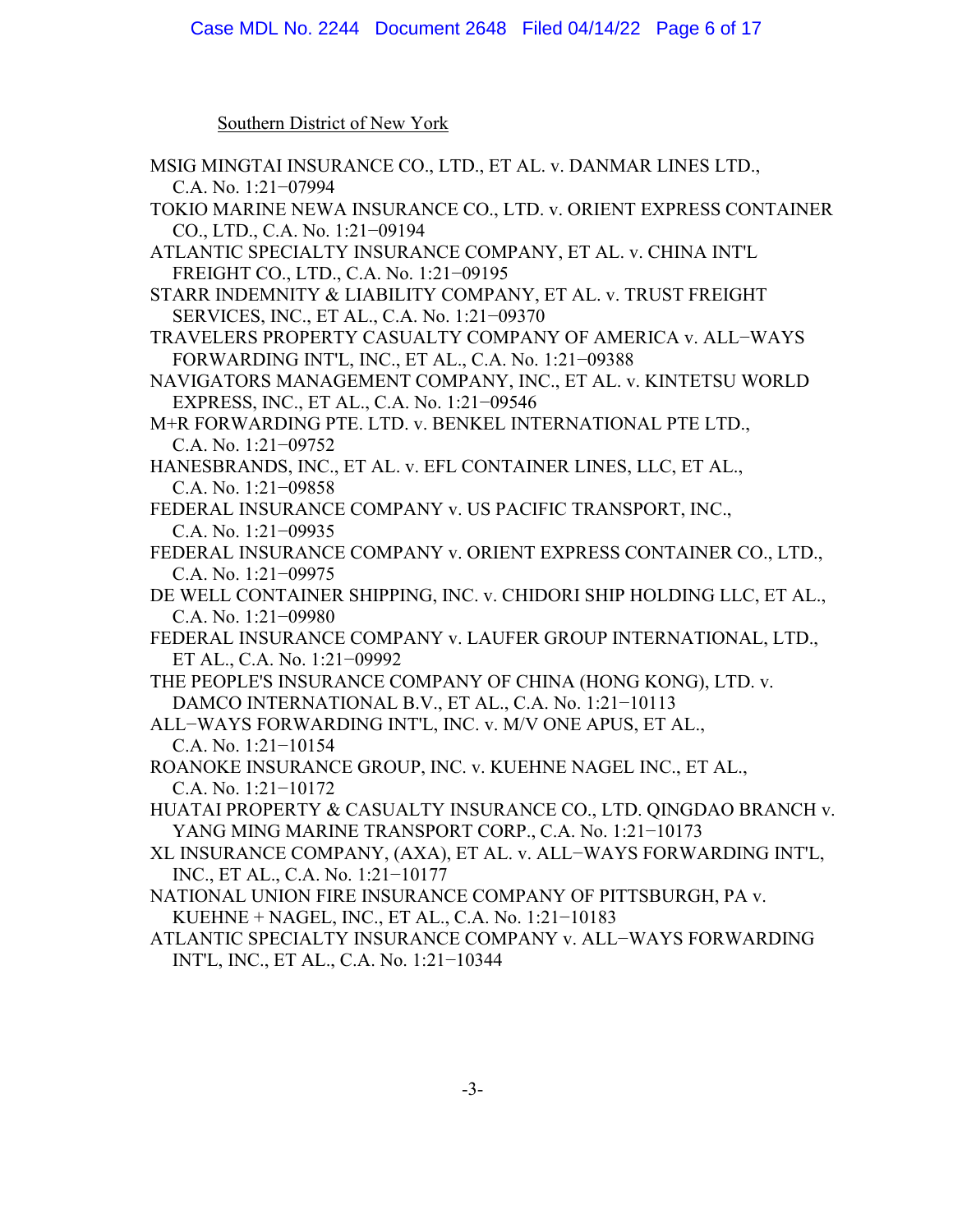STARR INDEMITY & LIABILITY COMPANY, INC. v. AIRPORT CLEARANCE SERVICE, INC., C.A. No. 1:21−10554

DHL GLOBAL FORWARDING (THAILAND) LIMITED, ET AL. v. VANGUARD LOGISTICS SERVICES (HONG KONG) LTD., ET AL., C.A. No. 1:21−10598

District of Oregon

NAVIGATORS MANAGEMENT COMPANY, INC., ET AL. v. OREGON INTERNATIONAL AIR FREIGHT CO., C.A. No. 3:21−01703

Middle District of Tennessee

NAVIGATORS MANAGEMENT COMPANY, INC. v. WORLDBRIDGE LOGISTICS, INC., C.A. No. 3:21−00883

Southern District of Texas

STARR INDEMNITY & LIABILITY COMPANY v. CRANE WORLDWIDE LOGISTICS LLC, C.A. No. 4:21−03809

Western District of Washington

LIBERTY MUTUAL INSURANCE COMPANY v. EXPEDITORS INTERNATIONAL OCEAN, INC., ET AL., C.A. No. 2:21−01593 NAVIGATORS MANAGEMENT COMPANY, INC. v. EXPEDITORS INTERNATIONAL OF WASHINGTON INC., C.A. No. 2:21−01598 STARR INDEMNITY & LIABILITY COMPANY v. EXPEDITORS INTERNATIONAL OCEAN, INC., ET AL., C.A. No. 2:21−01606

# MDL No. 3029 − **IN RE: COVIDIEN HERNIA MESH PRODUCTS LIABILITY LITIGATION (NO. II)**

Motion of defendants Covidien LP; Covidien Holding Inc.; Covidien, Inc; Covidien plc; Tyco Healthcare Group; Tyco International; Sofradim Productions SAS; Medtronic, Inc.; and Medtronic USA, Inc., to transfer the following actions to the United States District Court for the District of Massachusetts:

Middle District of Florida

GARCIA v. COVIDIEN LP, ET AL., C.A. No. 6:21−01208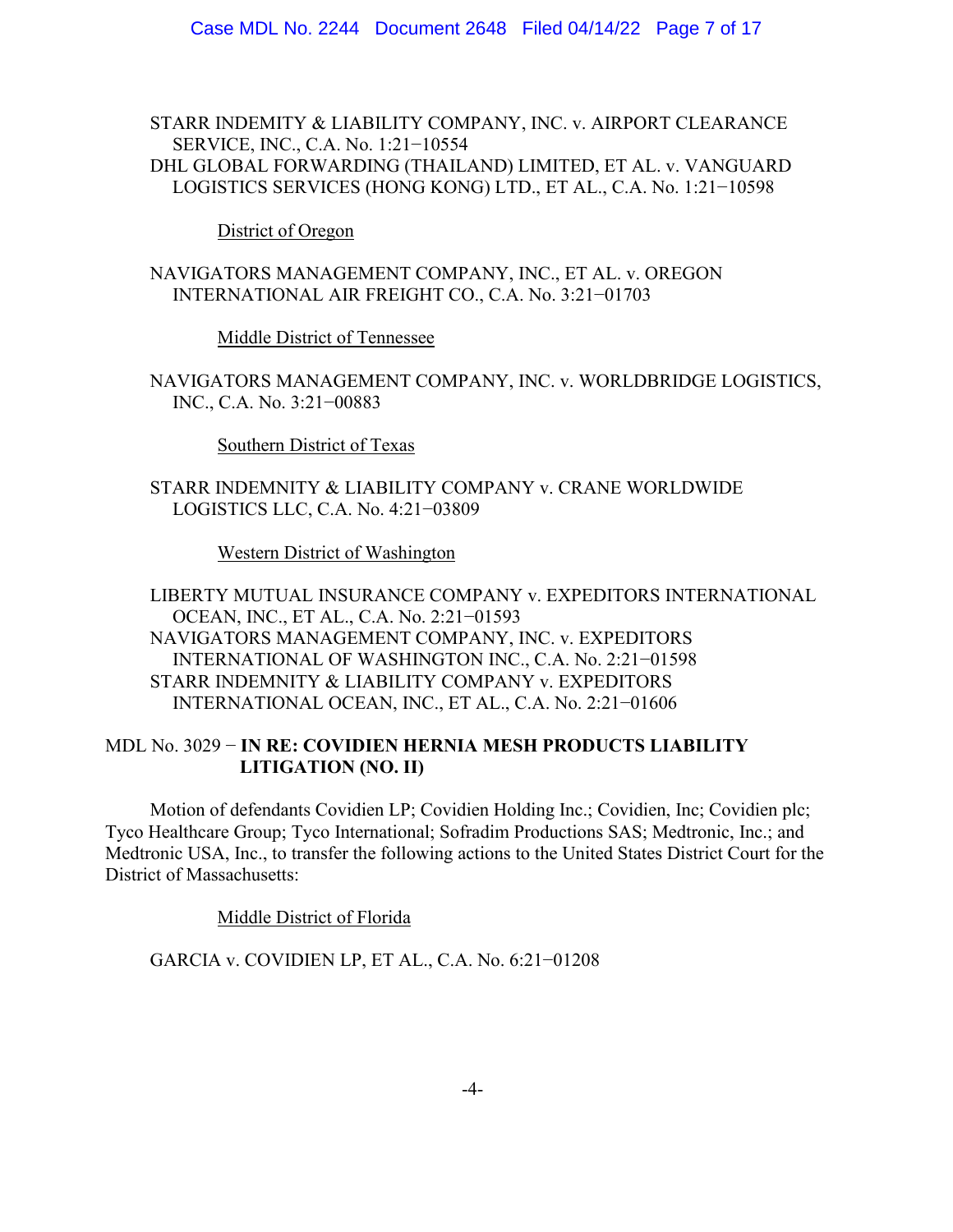Southern District of Florida

RICCI, ET AL. v. MEDTRONIC, INC., C.A. No. 0:22−60211

Eastern District of Louisiana

SINGLETARY, ET AL. v. COVIDIEN LP, ET AL., C.A. No. 2:19−13108

District of Massachusetts

EASOM v. COVIDIEN, INC., ET AL., C.A. No. 1:21−11985 ZIMMERMAN v. COVIDIEN, INC., ET AL., C.A. No. 1:21−11991 CASTILLO v. COVIDIEN, INC., ET AL., C.A. No. 1:21−11995 CICERCHIA, ET AL. v. COVIDIEN, INC., ET AL., C.A. No. 1:21−11996 DAVIDSON, ET AL. v. COVIDIEN, INC., ET AL., C.A. No. 1:21−11998 EDEN v. COVIDIEN, INC., ET AL., C.A. No. 1:21−11999 HUDMAN, ET AL. v. COVIDIEN, INC., ET AL., C.A. No. 1:21−12000 KELGIN, ET AL. v. COVIDIEN, INC., ET AL., C.A. No. 1:21−12001 OGLESBY v. COVIDIEN, INC., ET AL., C.A. No. 1:21−12002 WILSON v. COVIDIEN, INC., ET AL., C.A. No. 1:21−12003 ZEIGLER v. COVIDIEN, INC., ET AL., C.A. No. 1:21−12004 ZETINA, ET AL. v. COVIDIEN, INC., ET AL., C.A. No. 1:21−12005 MORRIS v. COVIDIEN, INC., ET AL., C.A. No. 1:21−12007 ELLIS v. COVIDIEN, INC., ET AL., C.A. No. 1:21−12008 JOHNSON v. COVIDIEN, INC., ET AL., C.A. No. 1:21−12009 TAYLOR v. COVIDIEN, INC., ET AL., C.A. No. 1:21−12010 CAMPOPIANO v. COVIDIEN, INC., ET AL., C.A. No. 1:21−12011 PADILLA v. COVIDIEN, INC., ET AL., C.A. No. 1:21−12014 STREYAR v. COVIDIEN, INC., ET AL., C.A. No. 1:21−12017 WINTERS v. COVIDIEN, INC., ET AL., C.A. No. 1:21−12018 JUANZ v. COVIDIEN, INC., ET AL., C.A. No. 1:21−12020 PEAK, ET AL. v. COVIDIEN, INC., ET AL., C.A. No. 1:21−12022 ELLIOTT, JR. v. COVIDIEN, INC., ET AL., C.A. No. 1:21−12023 HARO v. COVIDIEN, INC., ET AL., C.A. No. 1:21−12024 NASSAR v. COVIDIEN, INC., ET AL., C.A. No. 1:21−12025 KOTHLOW, ET AL. v. COVIDIEN, INC., ET AL., C.A. No.1:21−12026 RHODES, ET AL. v. COVIDIEN, INC., ET AL., C.A. No. 1:21−12027 FORDOMS v. COVIDIEN, INC., ET AL., C.A. No. 1:21−12028 LUZEY v. COVIDIEN, INC., ET AL., C.A. No. 1:22−10076 BEYMER v. COVIDIEN, INC., ET AL., C.A. No. 1:22−10100 BOLTON v. COVIDIEN, INC., ET AL., C.A. No. 1:22−10102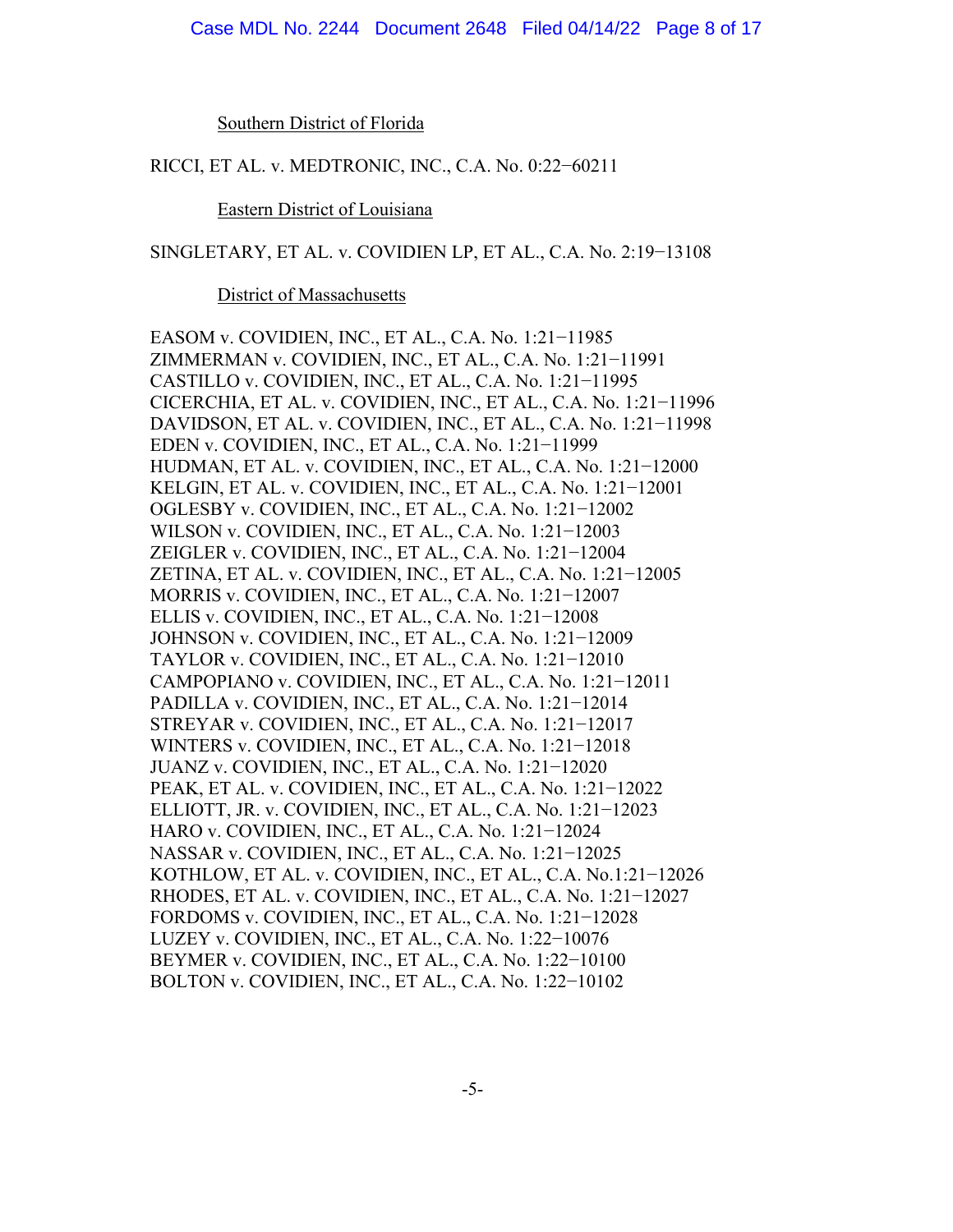COVINGTON v. COVIDIEN, INC., ET AL., C.A. No. 1:22−10104 MONTOYA v. COVIDIEN, INC., ET AL., C.A. No. 1:22−10106 OLLER v. COVIDIEN, INC., ET AL., C.A. No. 1:22−10107 CARTER v. COVIDIEN, INC., ET AL., C.A. No. 1:22−10108 BAILON v. COVIDIEN, INC., ET AL., C.A. No. 1:22−10109 BARTELL v. COVIDIEN, INC., ET AL., C.A. No. 1:22−10111 BOUND v. COVIDIEN, INC., ET AL., C.A. No. 1:22−10112 HANKS v. COVIDIEN, INC., ET AL., C.A. No. 1:22−10114 GUY v. COVIDIEN, INC., ET AL., C.A. No. 1:22−10116 HURSH v. COVIDIEN, INC., ET AL., C.A. No. 1:22−10118 JOHNSON v. COVIDIEN, INC., ET AL., C.A. No. 1:22−10119 JOHNSON v. COVIDIEN, INC., ET AL., C.A. No. 1:22−10120 MARMOLEJO v. COVIDIEN, INC., ET AL., C.A. No. 1:22−10121 HANNA v. COVIDIEN, INC., ET AL., C.A. No. 1:22−10122 BENNETT v. COVIDIEN, INC., ET AL., C.A. No. 1:22−10123 SIPE v. COVIDIEN, INC., ET AL., C.A. No. 1:22−10124 WILSON v. COVIDIEN, INC., ET AL., C.A. No. 1:22−10125 PASSMORE v. COVIDIEN, INC., ET AL., C.A. No. 1:22−10136 MUNGUIA v. COVIDIEN, INC., ET AL., C.A. No. 1:22−10137 SAITTA, ET AL. v. COVIDIEN, INC., ET AL., C.A. No. 1:22−10138 SMITH v. COVIDIEN, INC., ET AL., C.A. No. 1:22−10139 PIOTROWSKI v. COVIDIEN, INC., ET AL., C.A. No. 1:22−10146 KELLY v. COVIDIEN, INC., ET AL., C.A. No. 1:22−10147 MOYLE, ET AL. v. COVIDIEN, INC., ET AL., C.A. No. 1:22−10149 TOLENTINO v. COVIDIEN, INC., ET AL., C.A. No. 1:22−10152 PATTERSON, ET AL. v. COVIDIEN, INC., ET AL., C.A. No. 1:22−10153 RAPP v. COVIDIEN, INC., ET AL., C.A. No. 1:22−10256 ROBBINS v. COVIDIEN, INC., ET AL., C.A. No. 1:22−10257 BRACKEN v. COVIDIEN, INC., ET AL., C.A. No. 1:22−10274 GRIJALVA v. COVIDIEN, INC., ET AL., C.A. No. 1:22−10275 DAVIS v. COVIDIEN, INC., ET AL., C.A. No. 1:22−10276 HARRISON v. COVIDIEN, INC., ET AL., C.A. No. 1:22−10277 JOHNSON v. COVIDIEN, INC., ET AL., C.A. No. 1:22−10279 JONES v. COVIDIEN, INC., ET AL., C.A. No. 1:22−10280 SANCHEZ v. COVIDIEN, INC., ET AL., C.A. No. 1:22-10283 STEWART v. COVIDIEN, INC., ET AL., C.A. No. 1:22−10284

Western District of Missouri

GRISHAM, ET AL. v. COVIDIEN, INC., ET AL., C.A. No. 4:21−00656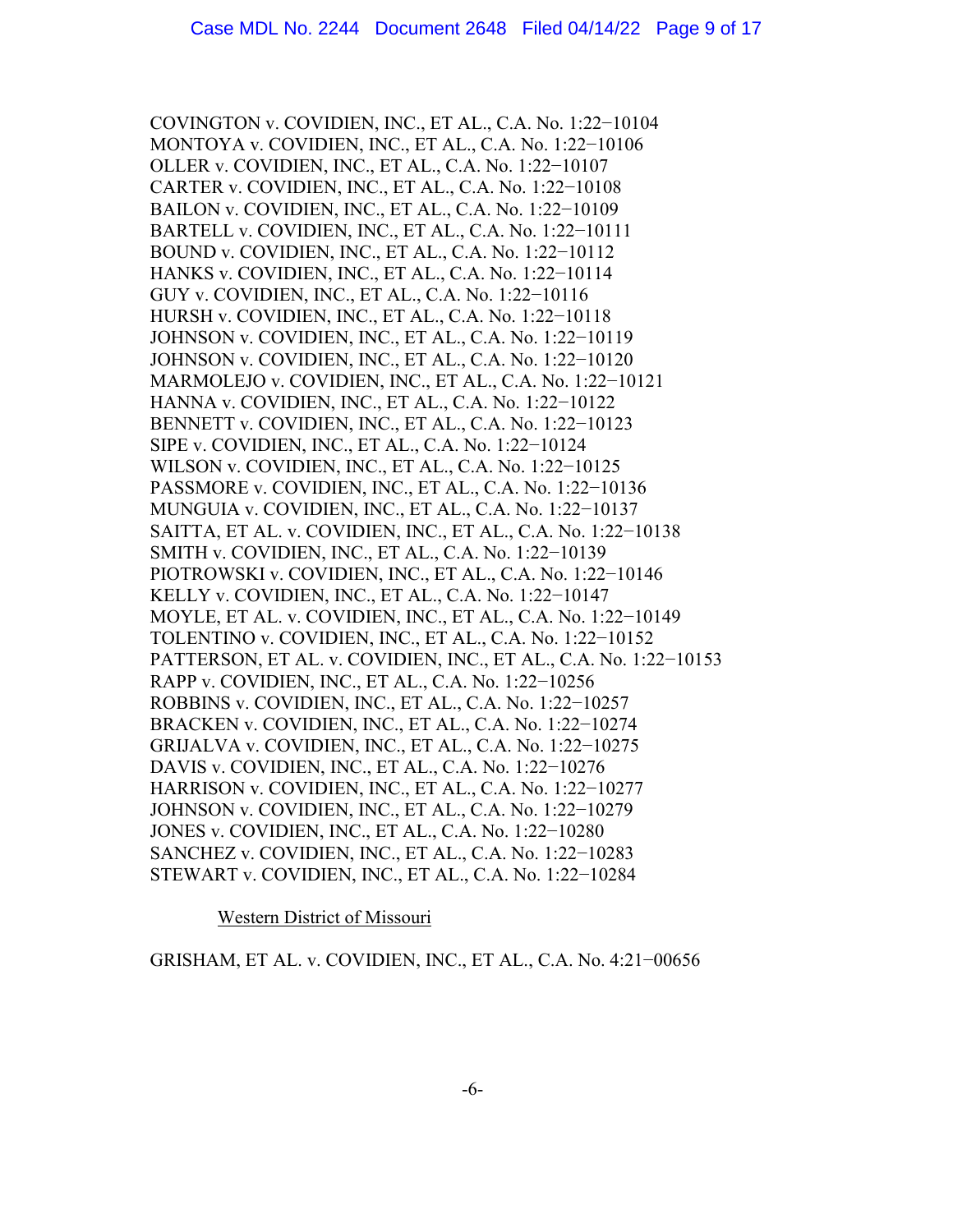District of New Jersey

SMITH v. COVIDIEN LP, C.A. No. 1:19−11981

Northern District of Oklahoma

MCCALL v. COVIDIEN LP, ET AL., C.A. No. 4:21−00005

# MDL No. 3030 − **IN RE: DEERE & COMPANY REPAIR SERVICES ANTITRUST LITIGATION**

Motion of defendant Deere & Company to transfer the following actions to the United States District Court for the Northern District of Illinois:

Northern District of Alabama

WELLS v. DEERE & CO., C.A. No. 3:22−00074

Northern District of Illinois

FOREST RIVER FARMS v. DEERE & CO., C.A. No. 1:22−00188 PLUM RIDGE FARMS, LTD. v. DEERE & CO., C.A. No. 3:22−50030 BROWN v. DEERE & CO., C.A. No. 3:22−50039

Western District of Oklahoma

FERRELL, ET AL. v. DEERE & CO., C.A. No. 5:22−00157

Eastern District of Tennessee

UNDERWOOD v. DEERE & CO., C.A. No. 4:22−00005

# MDL No. 3031 − **IN RE: DIRECT PURCHASER PLAINTIFF BEEF ANTITRUST LITIGATION**

Motion of plaintiffs Cheney Brothers, Inc.; Subway Protein Litigation Corp.; and Amory Investments LLC to transfer the following actions to the United States District Court for the District of Minnesota:

District of Connecticut

SUBWAY PROTEIN LITIGATION CORP. v. CARGILL, INC., ET AL., C.A. No. 3:22−00289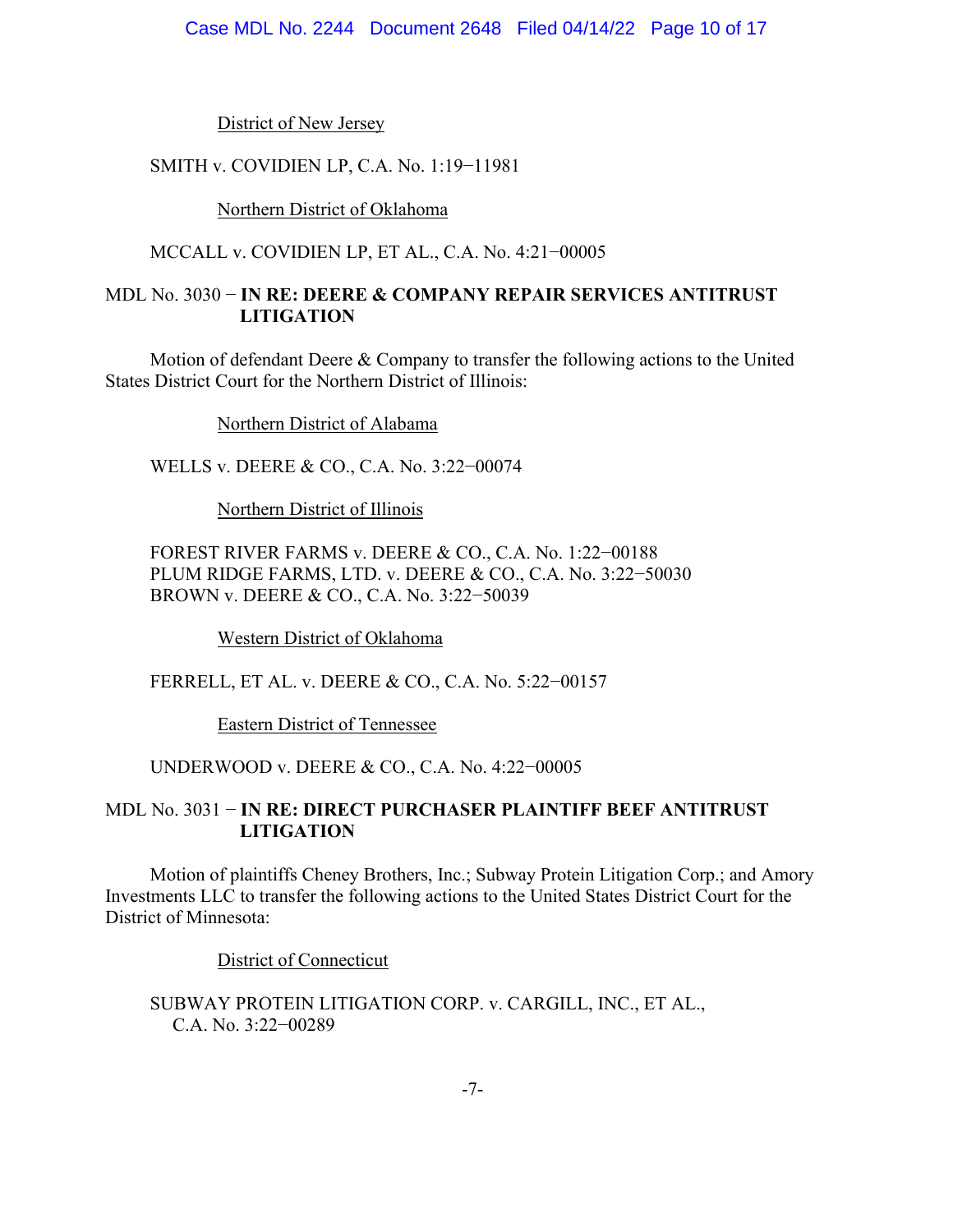#### Case MDL No. 2244 Document 2648 Filed 04/14/22 Page 11 of 17

Southern District of Florida

### CHENEY BROTHERS, INC. v. CARGILL, INC., ET AL., C.A. No. 9:22−80153

Northern District of New York

AMORY INVESTMENTS LLC v. CARGILL, INC., ET AL., C.A. No. 3:22−00222

### MDL No. 3032 − **IN RE: FAMILY DOLLAR STORES, INC., PEST INFESTATION LITIGATION**

Motion of plaintiff Jerome Whitney to transfer the following actions to the United States District Court for the Western District of Tennessee:

Southern District of Alabama

BROWN, ET AL. v. FAMILY DOLLAR, INC., ET AL., C.A. No. 2:22−00105

Eastern District of Arkansas

BROWN v. FAMILY DOLLAR, INC., ET AL., C.A. No. 2:22−00040

Western District of Louisiana

FIELDS, ET AL. v. FAMILY DOLLAR, INC., C.A. No. 3:22−00611

Southern District of Mississippi

LACY, ET AL. v. FAMILY DOLLAR, INC., C.A. No. 3:22−00098

Western District of Missouri

PERRONE v. FAMILY DOLLAR, INC., C.A. No. 6:22−03056

Western District of Tennessee

WHITNEY v. FAMILY DOLLAR, INC., C.A. No. 2:22−02138

Eastern District of Virginia

SMITH, ET AL. v. FAMILY DOLLAR SERVICES, LLC, ET AL., C.A. No. 1:22−00208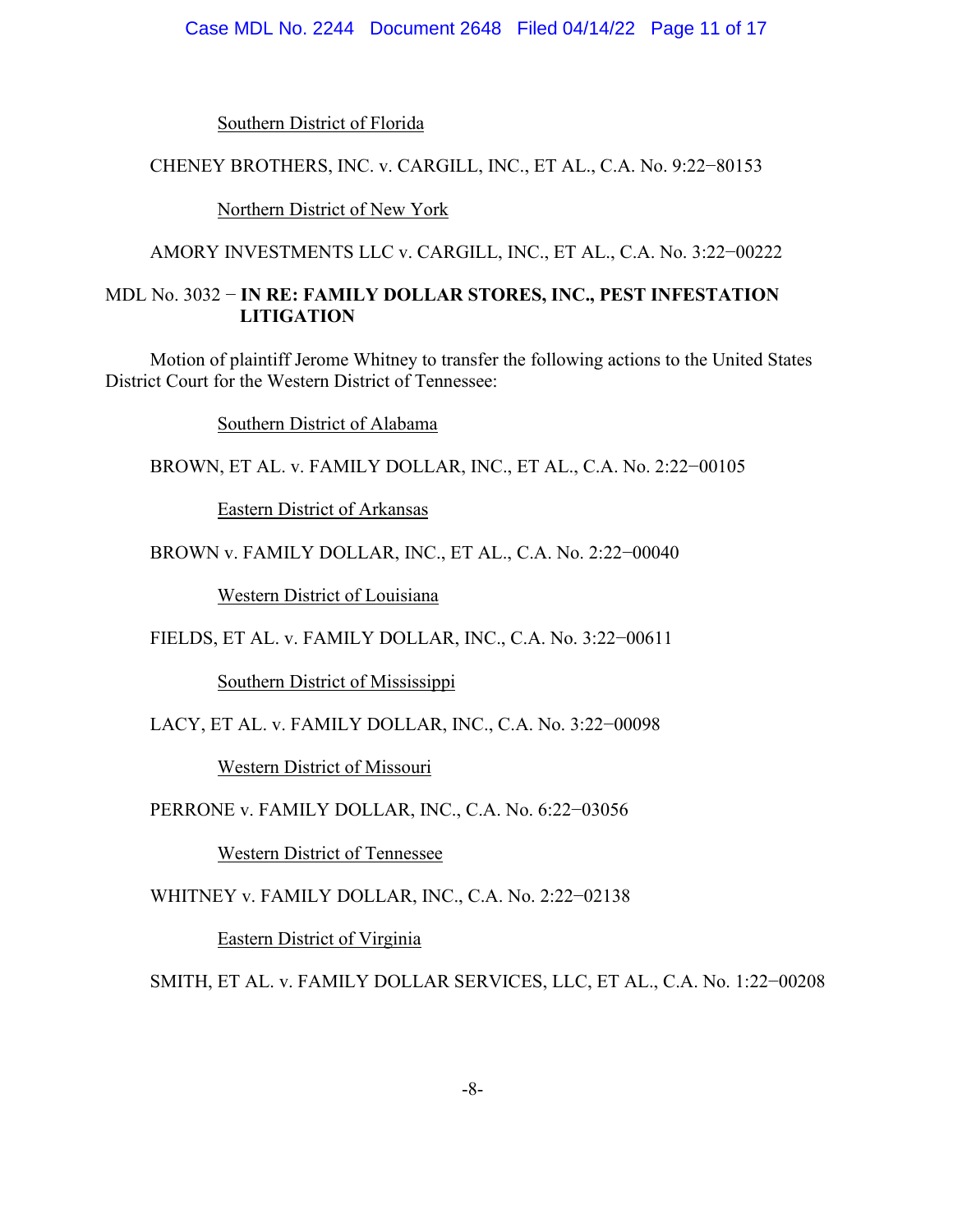## MDL No. 3033 − **IN RE: SENIOR HEALTH INSURANCE COMPANY OF PENNSYLVANIA REHABILITATION PLAN LITIGATION**

Motion of defendants Senior Health Insurance Company of Pennsylvania, Michael Humphreys, and Patrick Cantilo to transfer the following actions to the United States District Court for the Eastern District of Pennsylvania:

Southern District of Iowa

# IOWA INSURANCE COMMISSIONER v. COMMISSIONER OF INSURANCE FOR THE COMMONWEALTH OF PENNSYLVANIA, ET AL., C.A. No. 4:22−00083

District of New Jersey

CARIDE, ET AL. v. ALTMAN, ET AL., C.A. No. 3:22−01329

Eastern District of North Carolina

CAUSEY v. ALTMAN, ET AL., C.A. No. 5:22−00089

District of North Dakota

GODFREAD, ET AL. v. ALTMAN, ET AL., C.A. No. 1:22−00044

# MDL No. 3034 − **IN RE: NEO WIRELESS, LLC, PATENT LITIGATION**

Motion of plaintiff Neo Wireless, LLC to transfer the following actions to the United States District Court for the Eastern District of Texas:

Western District of Missouri

NEO WIRELESS, LLC v. FORD MOTOR COMPANY, C.A. No. 4:22−00210

Southern District of Ohio

NEO WIRELESS, LLC v. AMERICAN HONDA MOTOR CO., INC., ET AL., C.A. No. 2:22−01824

Eastern District of Tennessee

NEO WIRELESS, LLC v. VOLKSWAGEN GROUP OF AMERICA, INC., ET AL. C.A. No. 1:22−00076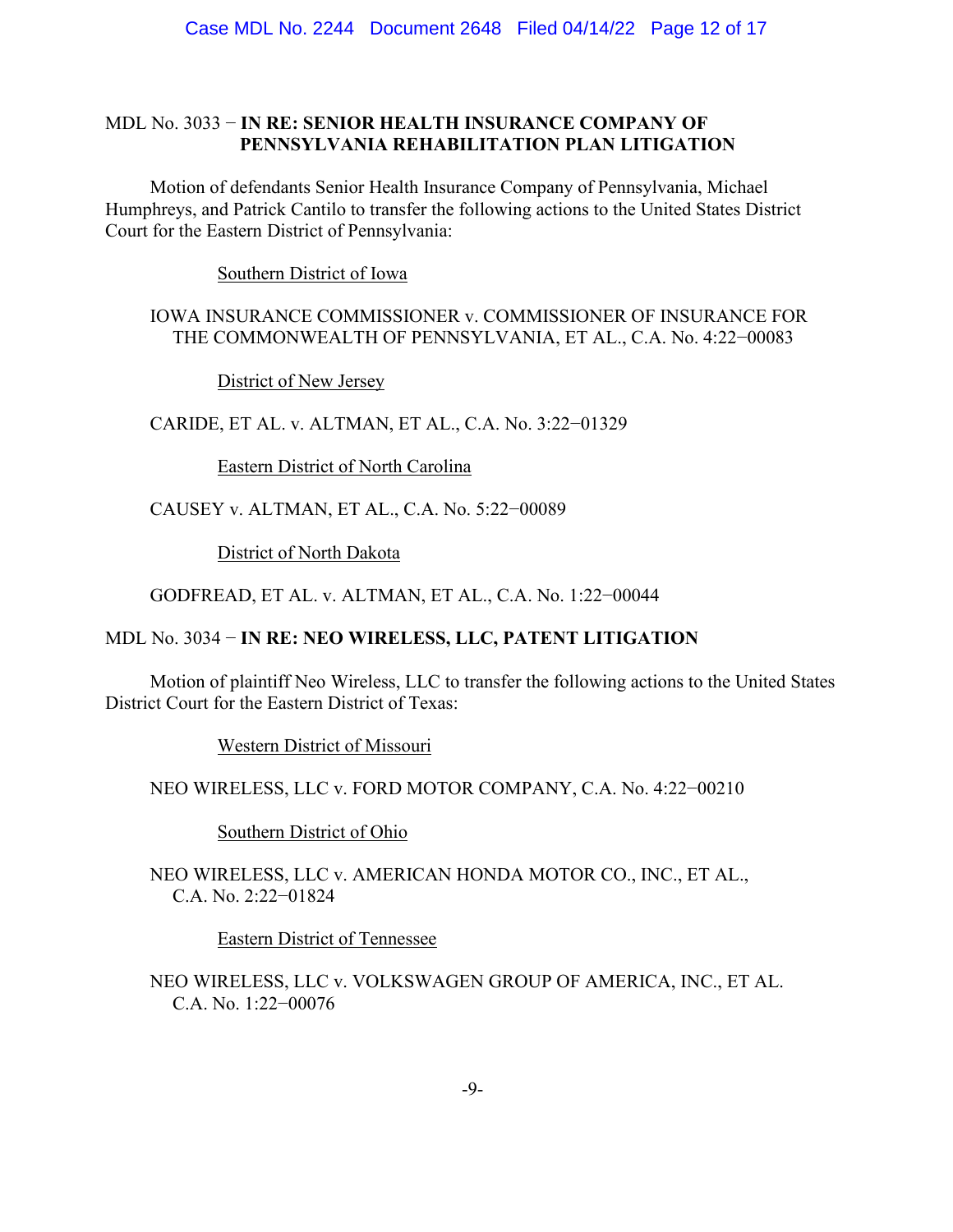#### Case MDL No. 2244 Document 2648 Filed 04/14/22 Page 13 of 17

Middle District of Tennessee

NEO WIRELESS, LLC v. NISSAN NORTH AMERICA, INC., ET AL., C.A. No. 3:22−00220

Eastern District of Texas

NEO WIRELESS, LLC v. TOYOTA MOTOR NORTH AMERICA, INC., ET AL., C.A. No. 2:22−00093 NEO WIRELESS, LLC v. GENERAL MOTORS COMPANY, ET AL., C.A. No. 2:22−00094 NEO WIRELESS, LLC v. TESLA INC., C.A. No. 2:22−00095

## MDL No. 3035 − **IN RE: AME CHURCH EMPLOYEE RETIREMENT FUND LITIGATION**

Motion of plaintiff Rev. Pearce Ewing to transfer the following actions to the United States District Court for the Western District of Tennessee:

Middle District of Florida

RUSS, ET AL. v. NEWPORT GROUP, INC., ET AL., C.A. No. 3:22−00375

District of Maryland

ALEXANDER v. HARRIS, ET AL., C.A. No. 8:22−00707

Western District of Tennessee

EWING v. NEWPORT GROUP, INC., ET AL., C.A. No. 2:22−02136 JACKSON v. NEWPORT GROUP, INC., ET AL., C.A. No. 2:22−02174

Eastern District of Virginia

WADE, ET AL. v. NEWPORT GROUP, INC., ET AL., C.A. No. 3:22−00179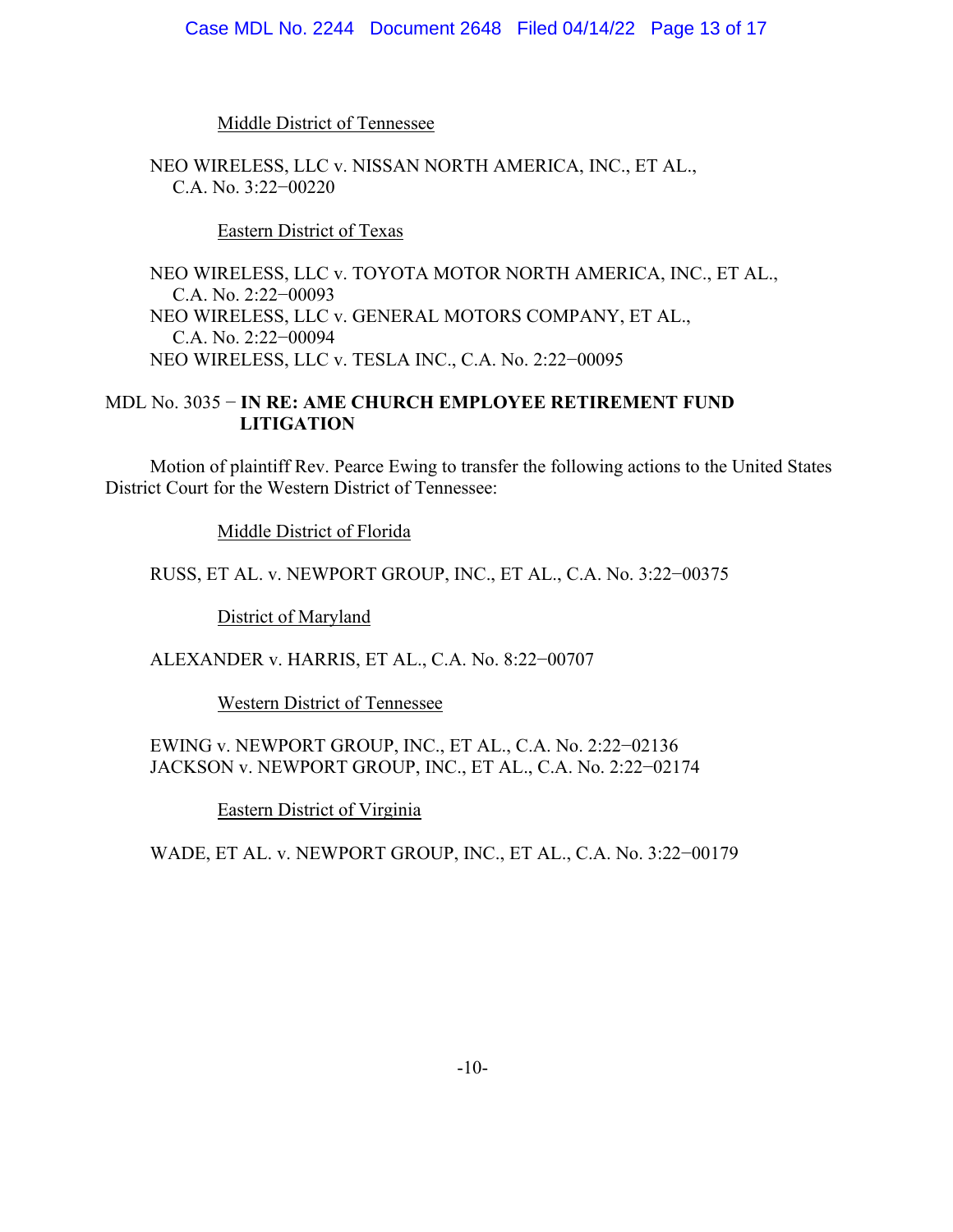## **SECTION B MATTERS DESIGNATED FOR CONSIDERATION WITHOUT ORAL ARGUMENT**

# MDL No. 2244 − **IN RE: DEPUY ORTHOPAEDICS, INC., PINNACLE HIP IMPLANT PRODUCTS LIABILITY LITIGATION**

Oppositions of plaintiffs Nancy Fried, William Bradley, and Charles Goodinson to transfer of their respective following actions to the United States District Court for the Northern District of Texas:

Central District of California

FRIED v. THOMAS P SCHMALZRIED, ET AL., C.A. No. 2:22−00434

Northern District of California

BRADLEY v. SCHMALZRIED, M.D., ET AL., C.A. No. 4:22−00414

District of New Jersey

GOODINSON v. JOHNSON & JOHNSON, ET AL., C.A. No. 3:22−01320

# MDL No. 2441 − **IN RE: STRYKER REJUVENATE AND ABG II HIP IMPLANT PRODUCTS LIABILITY LITIGATION**

Opposition of plaintiff Alice White-Hoppe to transfer of the following action to the United States District Court for the District of Minnesota:

District of Oregon

WHITE-HOPPE v. STRYKER CORPORATION, ET AL., C.A. No. 3:22−00189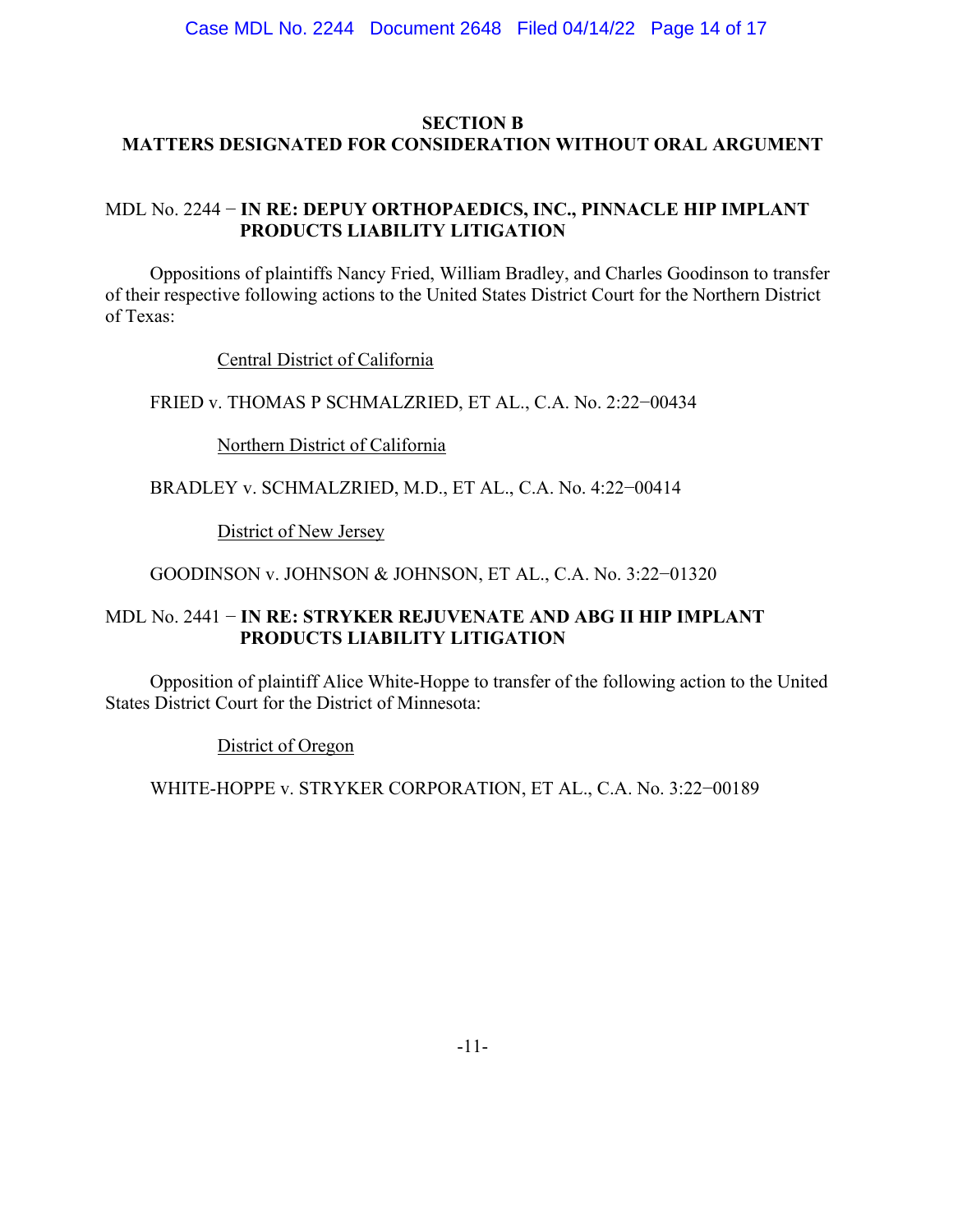## MDL No. 2873 − **IN RE: AQUEOUS FILM−FORMING FOAMS PRODUCTS LIABILITY LITIGATION**

Motions of defendants 3M Company; E. I. du Pont de Nemours and Company; The Chemours Company; Corteva, Inc.; and DuPont de Nemours, Inc., to transfer of their respective following actions to the United States District Court for the District of South Carolina:

Central District of California

ORANGE COUNTY WATER DISTRICT, ET AL. v. 3M COMPANY, ET AL., C.A. No. 8:21−01029

Eastern District of New York

TOWN OF HUNTINGTON, ET AL. v. THE 3M COMPANY, ET AL., C.A. No. 2:21−06076

# MDL No. 2913 − **IN RE: JUUL LABS, INC., MARKETING, SALES PRACTICES, AND PRODUCTS LIABILITY LITIGATION**

Opposition of plaintiff Cristian Ali to transfer of the following action to the United States District Court for the Northern District of California:

Southern District of Florida

ALI v. 7−ELEVEN, INC., C.A. No. 1:22−20328

### MDL No. 2989 − **IN RE: JANUARY 2021 SHORT SQUEEZE TRADING LITIGATION**

Opposition of plaintiffs Erik Chavez, et al., to transfer of the following action to the United States District Court for the Southern District of Florida:

Southern District of New York

CHAVEZ, ET AL. v. APEX CLEARING CORPORATION, C.A. No. 1:22−01233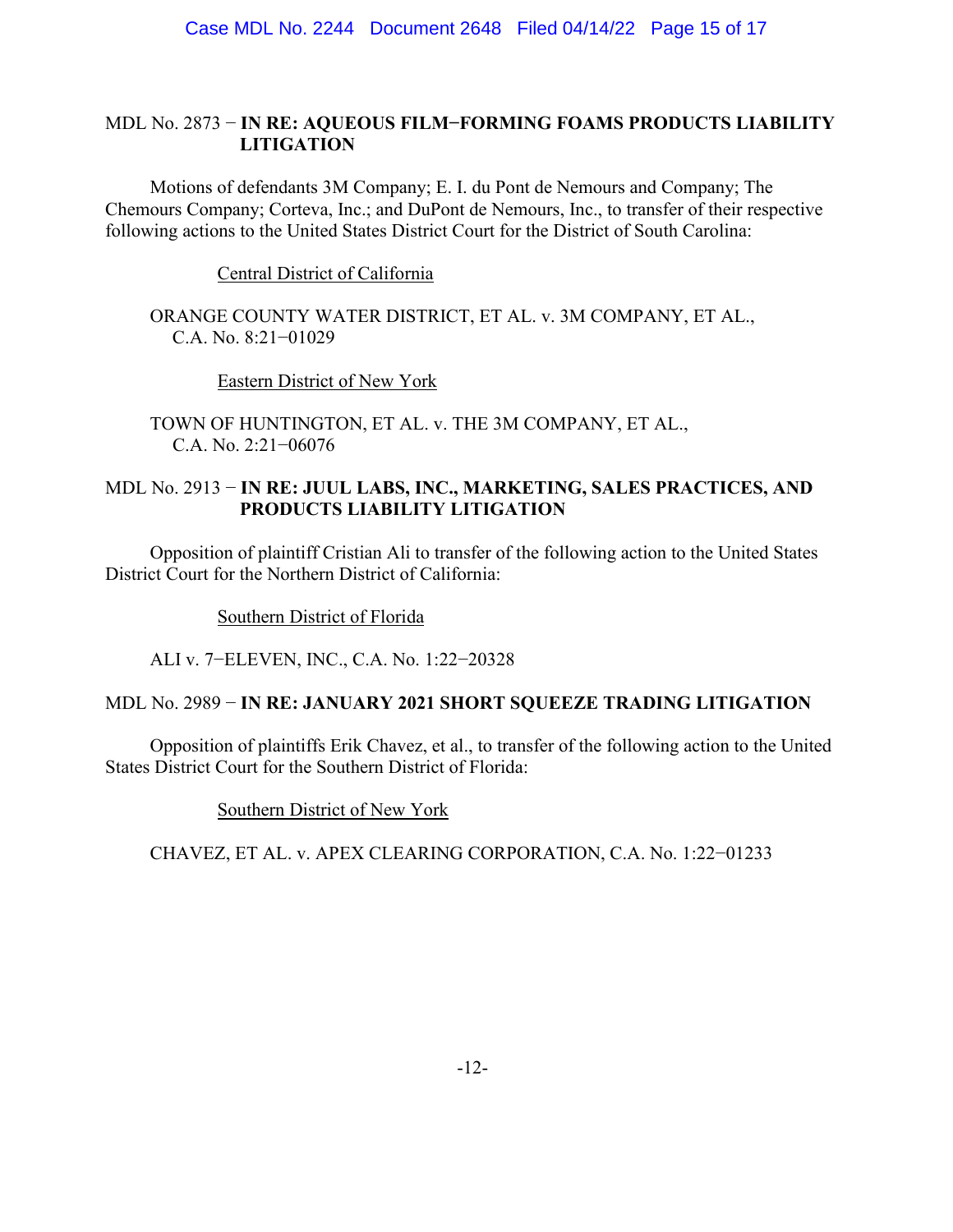### MDL No. 2992 − **IN RE: BANK OF AMERICA CALIFORNIA UNEMPLOYMENT BENEFITS LITIGATION**

Motion of defendant Bank of America, N.A. to transfer the following action to the United States District Court for the Southern District of California:

Eastern District of California

BOYD v. BANK OF AMERICA, N.A., C.A. No. 2:22−00244

## MDL No. 2996 − **IN RE: MCKINSEY & COMPANY, INC., NATIONAL PRESCRIPTION OPIATE CONSULTANT LITIGATION**

Opposition of plaintiff Robyn Hurley to transfer of the following action to the United States District Court for the Northern District of California:

District of Massachusetts

HURLEY v. MCKINSEY & COMPANY, INC., UNITED STATES, C.A. No. 3:22−10351

# MDL No. 3004 − **IN RE: PARAQUAT PRODUCTS LIABILITY LITIGATION**

Oppositions of plaintiffs James Leonberger, et al., and Monica Lewis, et al., to transfer of their respective following actions to the United States District Court for the Southern District of Illinois:

Northern District of Illinois

LEONBERGER, ET AL. v. SYNGENTA CROP PROTECTION LLC, ET AL., C.A. No. 1:22−00960 LEWIS, ET AL. v. SYNGENTA CROP PROTECTION LLC, ET AL., C.A. No. 1:22−00961

# MDL No. 3010 − **IN RE: GOOGLE DIGITAL ADVERTISING ANTITRUST LITIGATION**

Oppositions of plaintiffs Affilious, Inc., in *Klein* and advertiser plaintiffs Vitor Lindo, et al., in MDL No. 3010 to transfer of the following action to the United States District Court for the Southern District of New York:

Northern District of California

KLEIN, ET AL. v. META PLATFORMS, INC., C.A. No. 3:20−08570